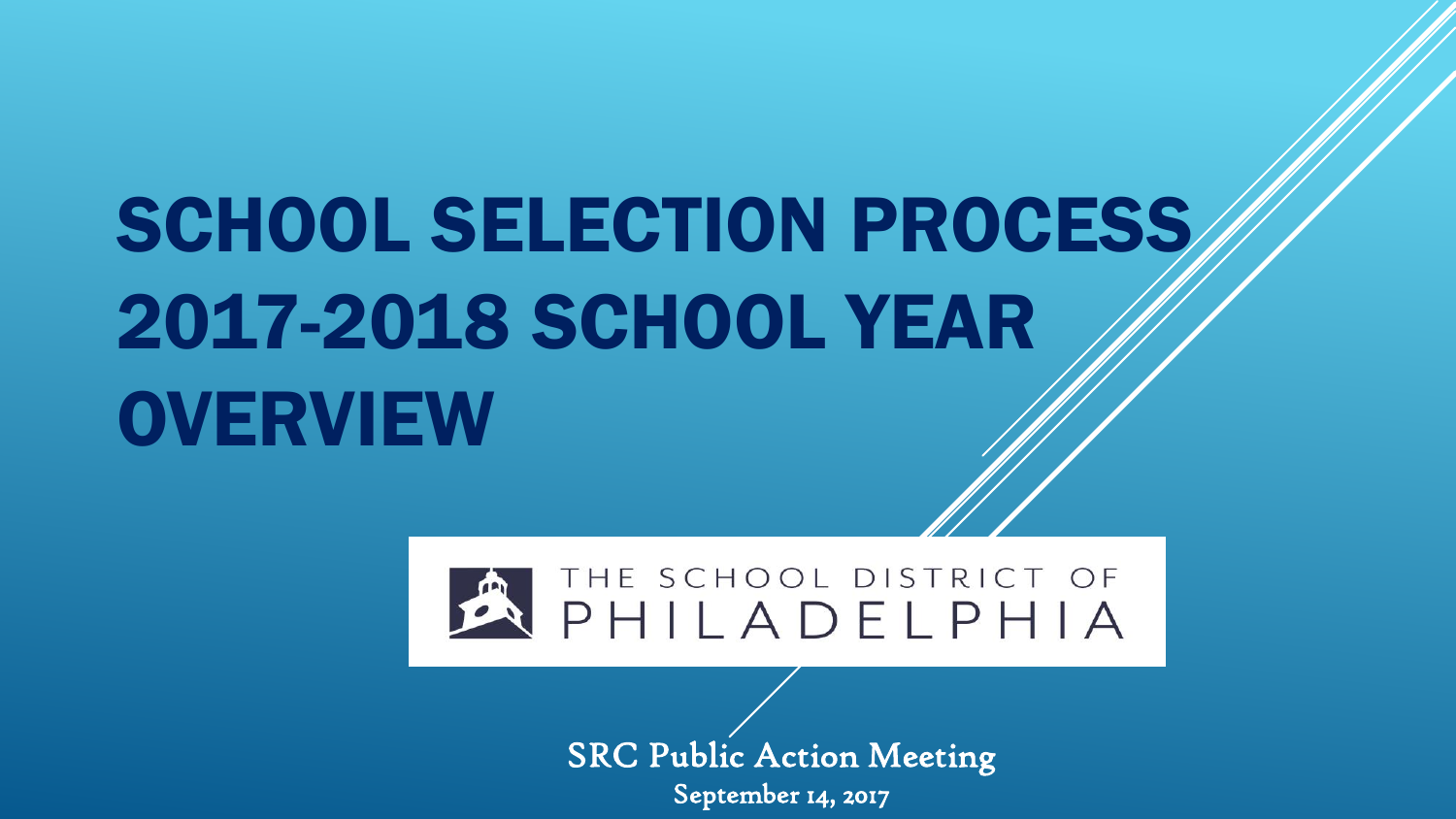# SCHOOL SELECTION OVERVIEW

- $\Box$  The School Selection Process is a K-12 process; any child can apply
- $\Box$  This is the 4<sup>th</sup> year for parents of SDP student and external students to apply online
- Each year we have seen an increase in the number of total selections and submitted applications
- *2014: 16,017 Submitted Applications 64,234 Total Selections 2015: 17,786 Submitted Applications 70,992 Total Selections 2016: 18,665 Submitted Applications 75,658 Total Selections* □ Students, Parents/Guardians, and School Counselors can all apply on
	- behalf of a student to ensure the broadest reach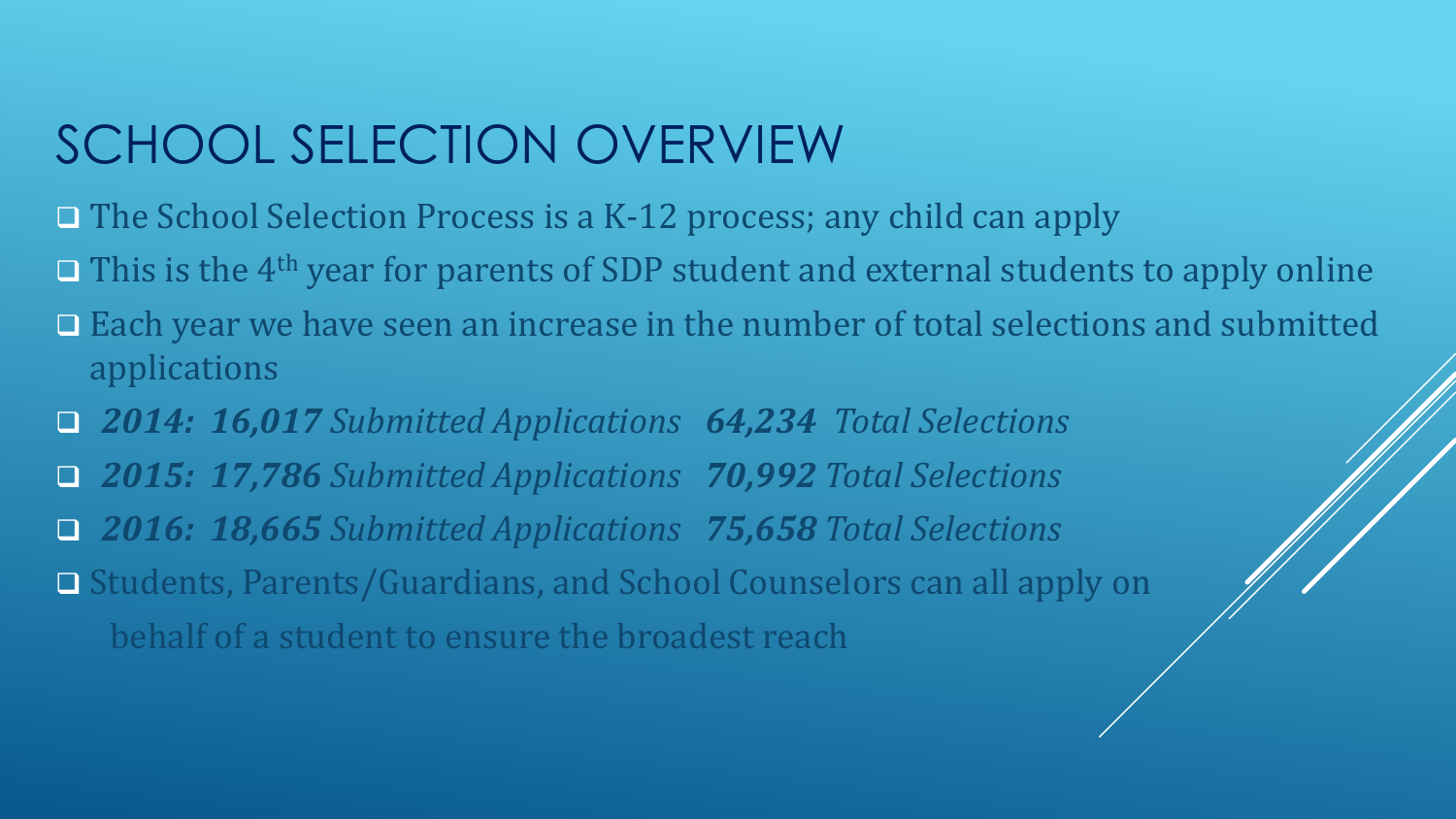### IMPORTANT DATES:

The High School Fair will take place Friday Sept  $15<sup>th</sup>$  – Saturday Sept  $16<sup>th</sup>$  at the Pennsylvania Convention Center

 Applications for the School Selection Process will be accepted from September 29th – November 13th at 5:00 PM

■ Application review period November 20<sup>th</sup>, 2017 - January 8<sup>th</sup>, 2018

**Final Notifications sent to students on March 2nd**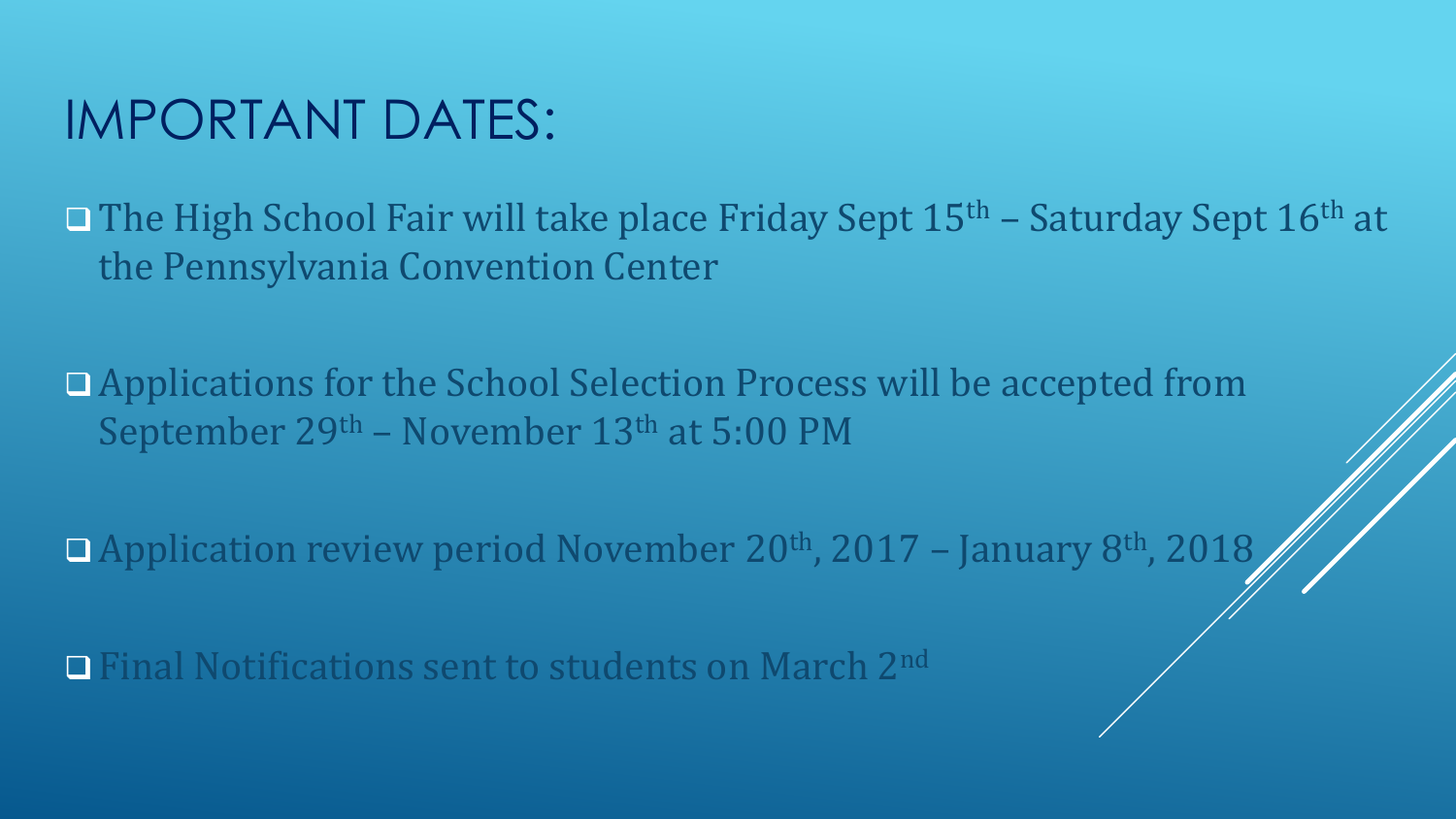## ADDED FEATURES TO THE PROCESS

Internal and External Families will now have the opportunity to upload the supporting documentation rather than submit it as a paper packet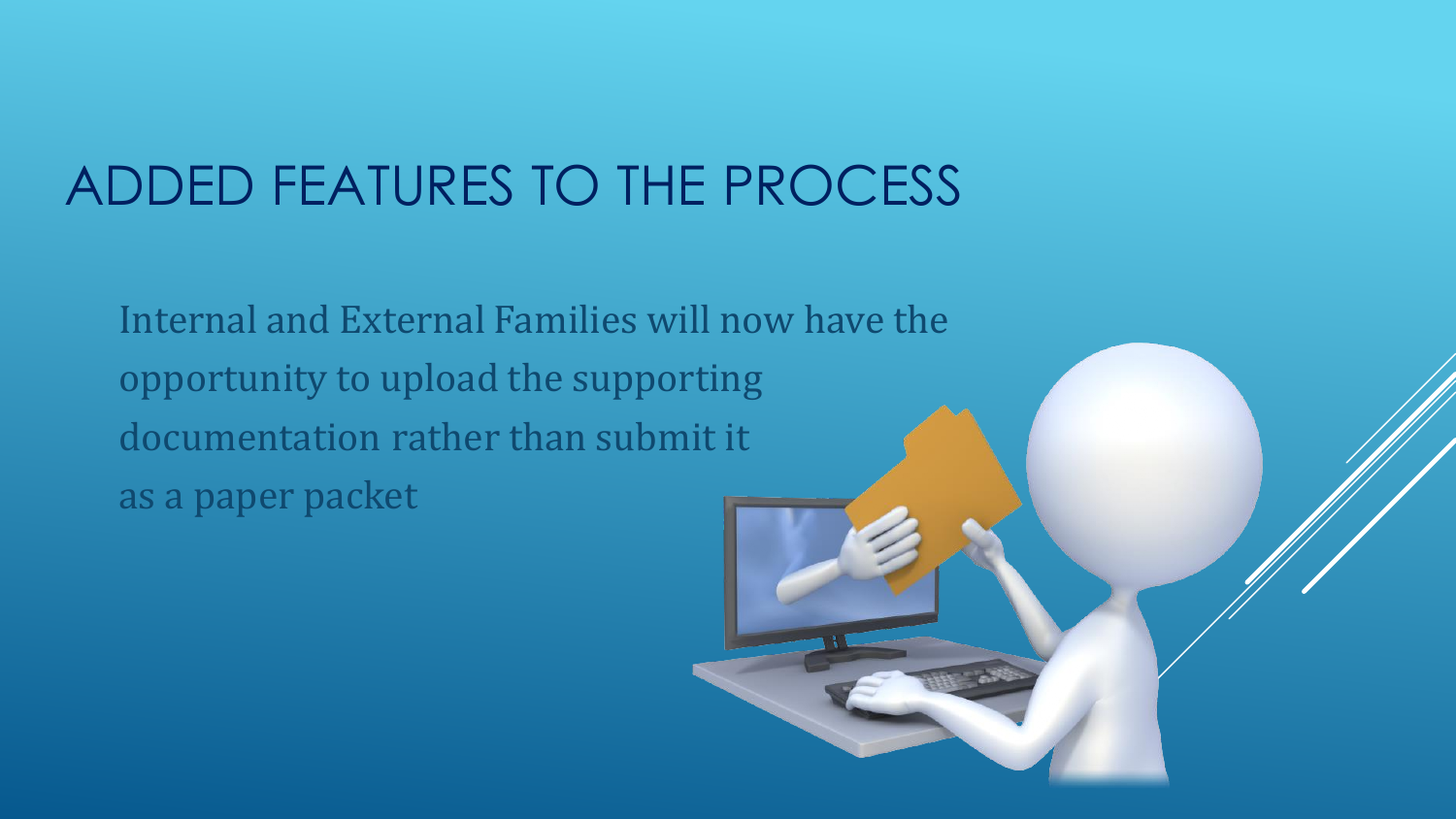| <b>Select Receiving Grade</b>  |    |
|--------------------------------|----|
| 11                             |    |
| Select School(s)               |    |
| IN ORDER OF PREFERENCE         |    |
| Academy At Palumbo             | ь  |
| Arts Acad @ Rush-Vocal Music   | le |
| Bodine, William W. High School |    |
|                                | c  |
|                                |    |

#### **Required Documents**

The following documents are required to submit your application. You may opt out of submitting the documents electronically below. Current pre-K to 3rd graders are not required to upload documents and should opt out of submitting the documents electronically below.

#### **Academy At Palumbo**

Writing Sample (One page typed answering the questions):

- 1. What does it mean to be a part of a school community?
- 2. What do I do when I experience conflict?
- 3. Why do I want to be a part of the Academy at Palumbo's school community?

Add Document 1\* Browse. No file selected.

#### Bodine, William W. High School

2 letters of reference from current school personnel.

| Add Document 1* | Browse | No file selected |
|-----------------|--------|------------------|
|-----------------|--------|------------------|

| dd Document 2* | Browse. | No file selected. |
|----------------|---------|-------------------|
|                |         |                   |

□ I choose to not electronically upload my supporting documents and agree to hand deliver all printed documentation directly to the schools to which I applied.

**INTERNAL APPLICATION UPLOAD SCREEN**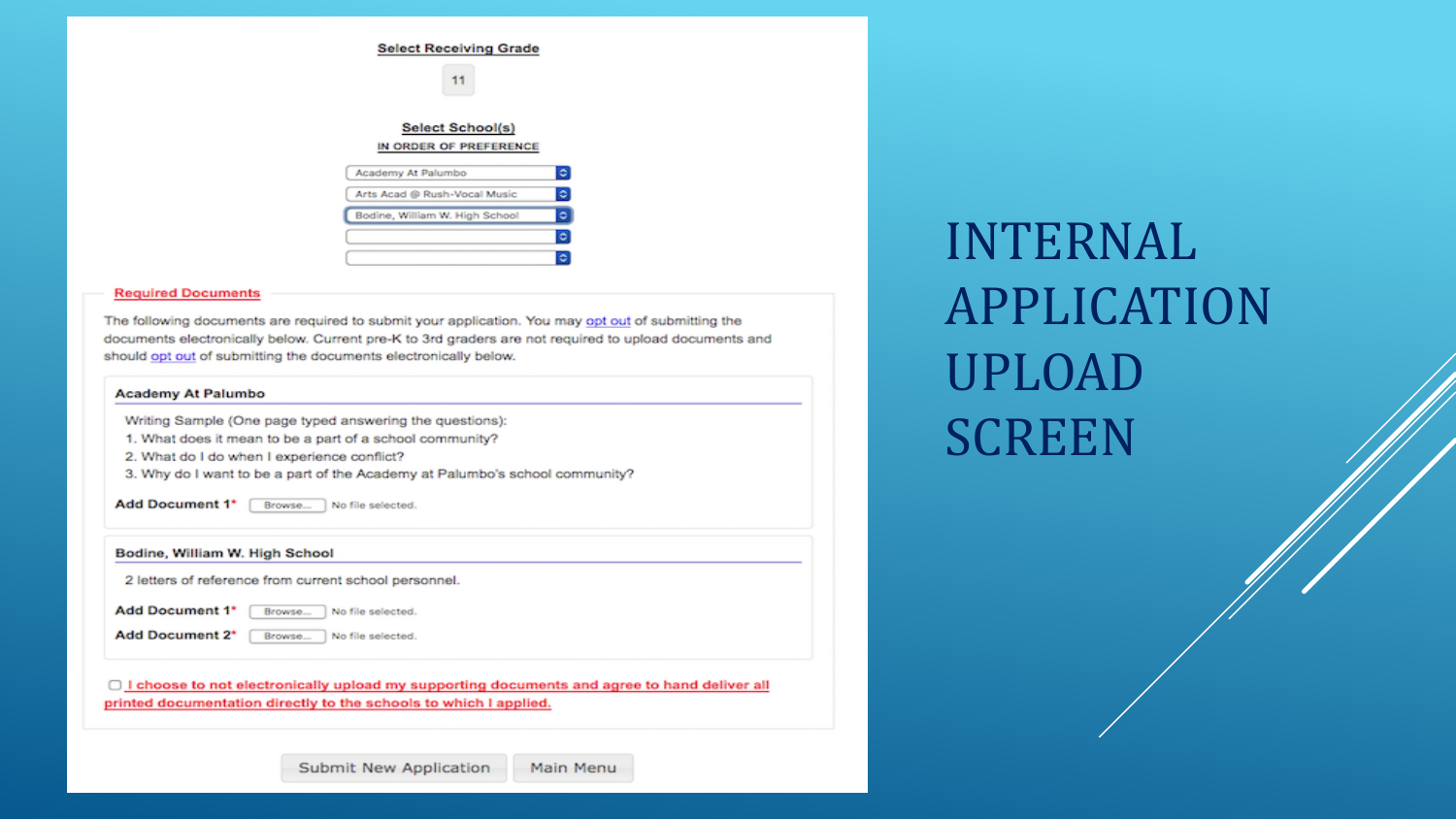#### **Required Documents**

The following documents are required to submit your application. You may opt out of submitting the documents electronically below. Current pre-K to 3rd graders are not required to upload documents and should opt out of submitting the documents electronically below.

| Report Cards*<br><b>BROWSE</b><br>NO FILE SELECTED.                    |
|------------------------------------------------------------------------|
| <b>Student Data Transcript*</b><br><b>BROWSE</b><br>NO FILE SELECTED.  |
| <b>Standardized Test Scores*</b><br><b>BROWSE</b><br>NO FILE SELECTED. |
| Behavior Records*<br><b>BROWSE</b><br>NO FILE SELECTED.                |
| Attendance Records*<br><b>BROWSE</b><br>NO FILE SELECTED.              |
| Bodine, William W. High School                                         |
| 2 letters of reference from current school personnel.                  |
| Document 1 <sup>*</sup><br><b>BROWSE</b><br>NO FILE SELECTED.          |
| Document 2*<br><b>BROWSE</b><br>NO FILE SELECTED.                      |
| <b>Central High School</b>                                             |
| One page written or typed answering the questions:                     |
| 1. Who am $1$ ?                                                        |
| 2. What do I hope to accomplish in High School?                        |
| 3. What can I contribute to my High School?                            |
| Document 1*<br><b>BROWSE</b><br>NO FILE SELECTED.                      |
|                                                                        |
|                                                                        |

#### **Hand Deliver Required Documents**

□ I choose to not electronically upload my supporting documents and agree to hand deliver all printed documentation directly to the schools to which I applied.

**EXTERNAL APPLICATION UPLOAD SCREEN**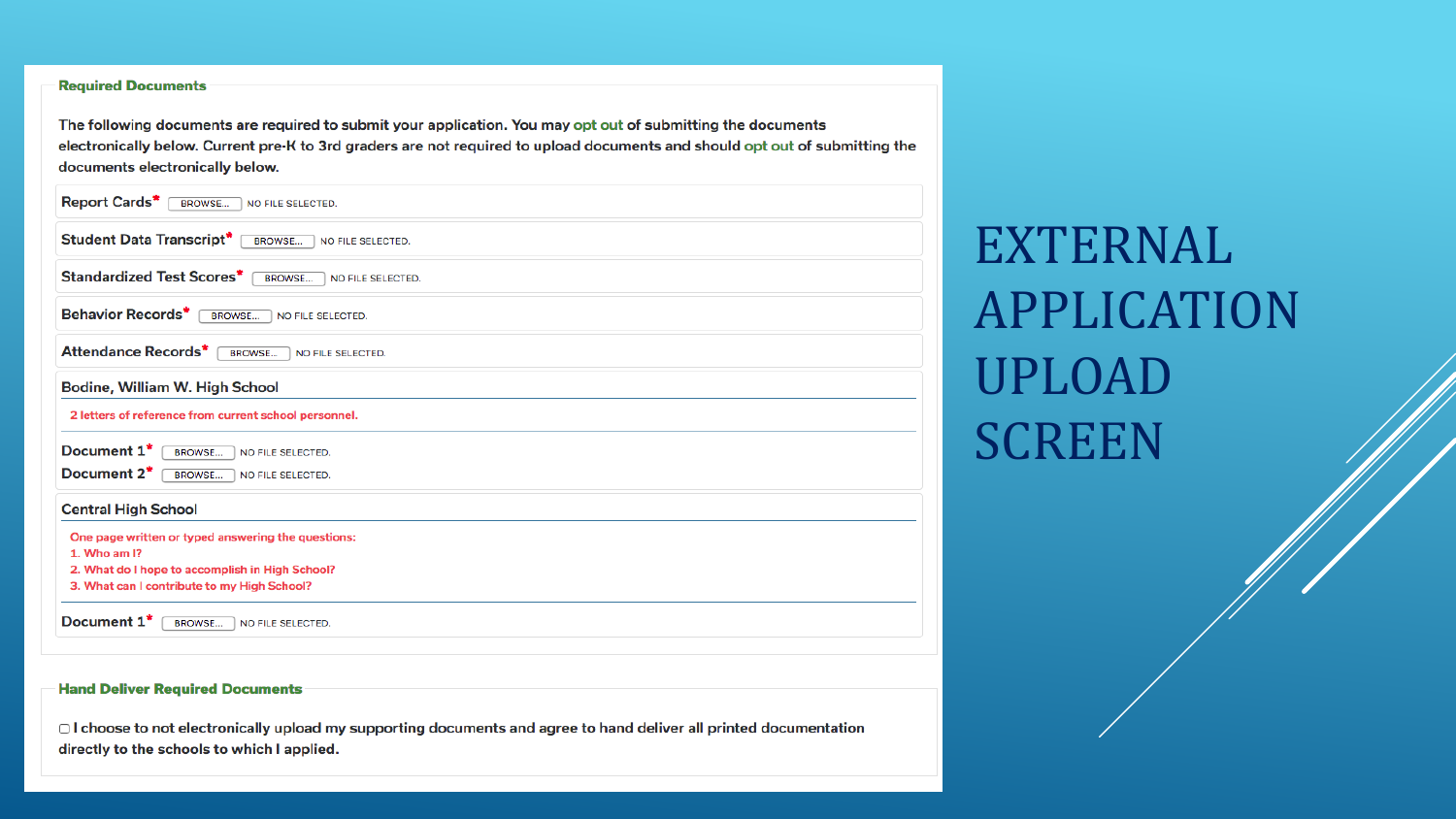| School District of Philadelph $\times$ School District of Philadelph $\times$<br>Zimbra: Inbox (1)<br>$\times$                                                                                                                                                                                                                                                                                                         | Search Results - Online Direc $\times$ |                   | Ο |   |
|------------------------------------------------------------------------------------------------------------------------------------------------------------------------------------------------------------------------------------------------------------------------------------------------------------------------------------------------------------------------------------------------------------------------|----------------------------------------|-------------------|---|---|
| ① △ https://appsdev1.philasd.org/student_transfer/external_application/                                                                                                                                                                                                                                                                                                                                                | c<br>Q Search<br>■ 90%                 |                   |   |   |
| <b>&lt; BACK TO MAIN MENU</b>                                                                                                                                                                                                                                                                                                                                                                                          |                                        |                   |   | ۸ |
| <b>SCHOOL DISTRICT OF PHILADELPHIA</b><br><b>School District of Philadelphia K - 12 School Selection Application</b>                                                                                                                                                                                                                                                                                                   |                                        |                   |   |   |
| Welcome to the School Selection online application. Click here to visit the 2017 - 18 school year School Selection Process<br>information page; where you'll find exciting and useful information about the process, our schools, upcoming events and helpful<br>resources. Prior to completing this application, you should research each school option and discuss the various schools' programs<br>with your child. |                                        |                   |   |   |
| Students and families who wish to attend a school that is not their neighborhood school in the 2017 - 18 school year should<br>participate in the School Selection Process.                                                                                                                                                                                                                                            |                                        |                   |   |   |
| Do you currently attend a School District of Philadelphia School? Yes $\odot$ No $\odot$                                                                                                                                                                                                                                                                                                                               |                                        |                   |   |   |
| <b>Verify Email Address</b>                                                                                                                                                                                                                                                                                                                                                                                            |                                        |                   |   |   |
| Provide and verify an email address to be associated with the school selection application. Once submitted you will receive<br>an email with instructions on completing the application.                                                                                                                                                                                                                               |                                        |                   |   |   |
| Email address of: Parent/Guardian ® Counselor/School Staff C                                                                                                                                                                                                                                                                                                                                                           |                                        |                   |   |   |
| Parent/Guardian E-mail*<br>Confirm E-mail*                                                                                                                                                                                                                                                                                                                                                                             |                                        |                   |   |   |
|                                                                                                                                                                                                                                                                                                                                                                                                                        |                                        |                   |   |   |
| School District of P<br>⊞<br>Search the web and Windows<br>$\Box$                                                                                                                                                                                                                                                                                                                                                      | P School Selection SY                  | <b>公米图层</b> 每日1×量 |   |   |